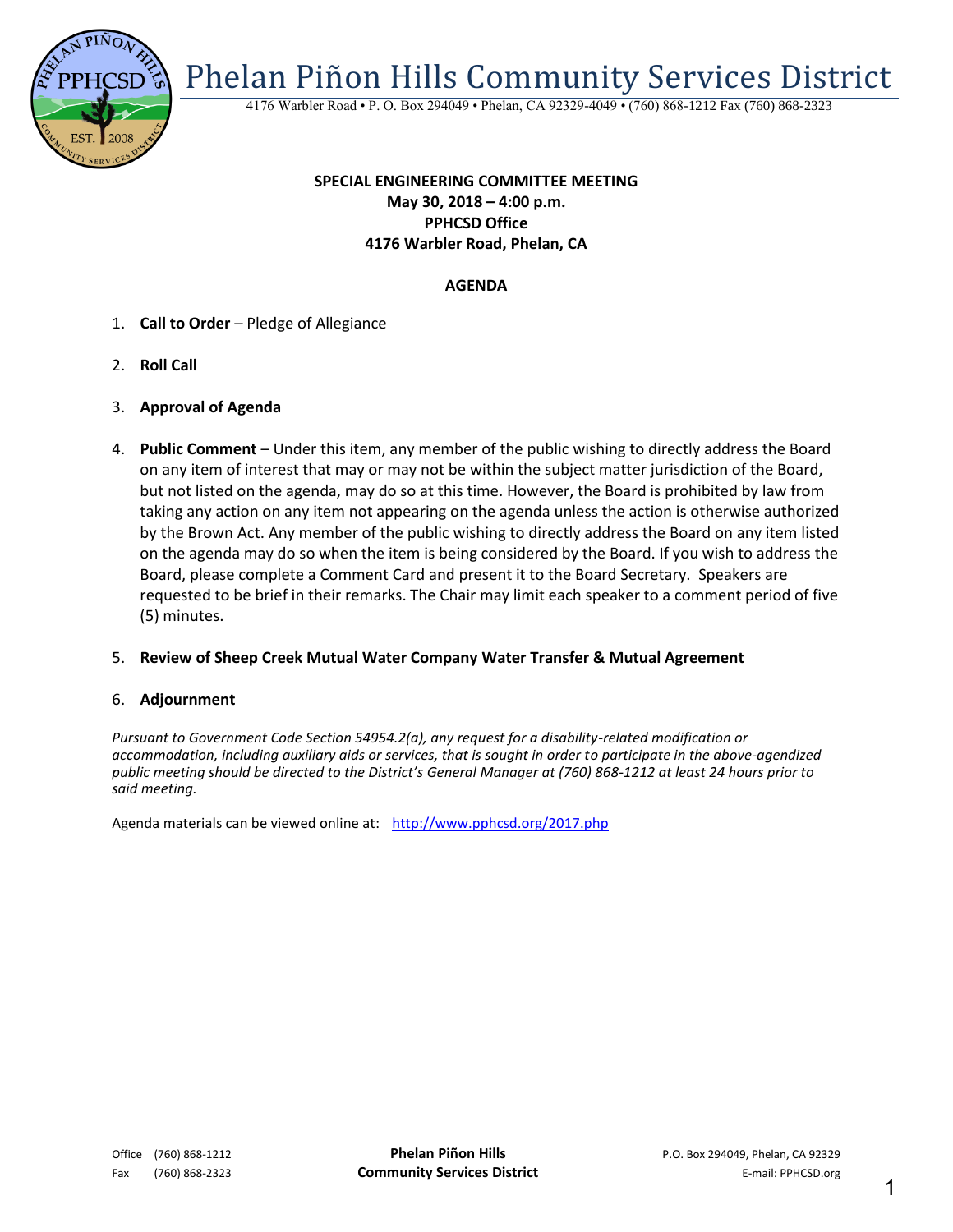## **WATER EXCHANGE AGREEMENT BETWEEN SHEEP CREEK WATER COMPANY AND PHELAN PINON HILLS COMMUNITY SERVICE DISTRICT**

This Agreement (the "Agreement") is entered into this \_\_\_\_\_\_\_ day of \_\_\_\_\_\_\_\_\_\_ 2014, by and between SHEEP CREEK WATER COMPANY ("SCWC"), a California Corporation, and PHELAN PINON HILLS COMMUNITY SERVICES DISTRICT ("CSD"), a public agency, which are hereafter collectively referred to as the "Parties".

### **RECITALS:**

**WHEREAS**, SCWC is a mutual water company which services portions of Phelan and Wrightwood in the State of California by supplying potable water service to its shareholders and customers; and

**WHEREAS,** CSD is a Community Services District organized and operating pursuant to California Government Code Section 61000, et seq., which services Pinon Hills and areas of Phelan, from the Los Angeles County line continuing east through Phelan surrounding the Sheep Creek Service Area, by supplying potable water service to its customers; and

**WHEREAS,** SCWC owns and operates a 912,000 gallon water storage reservoir ("Tank 6") located south of Sheep Creek Rd and Snowline Dr; and

**WHEREAS,** CSD owns and operates a 428,000 gallon water storage reservoir ("Tank 6A") located south of Sheep Creek Rd and Snowline Dr; and

**WHEREAS,** SCWC owns and operates a well site north of Wrightwood, which has five wells and a underground tunnel and has periods of excess flow; and

**WHEREAS,** SCWC and PPHCSD at times hasve a need for additional water due to drought, main line breaks, vandalism and well problems.

**WHEREAS,** SCWC and CSD own and operate a 12" interconnection located between Tank 6 and Tank 6A ("Intertie").

NOW THEREFORE, in consideration of the mutual benefits which will accrue to the Parties in carrying out the terms of this Agreement, it is mutually understood and agreed as follows: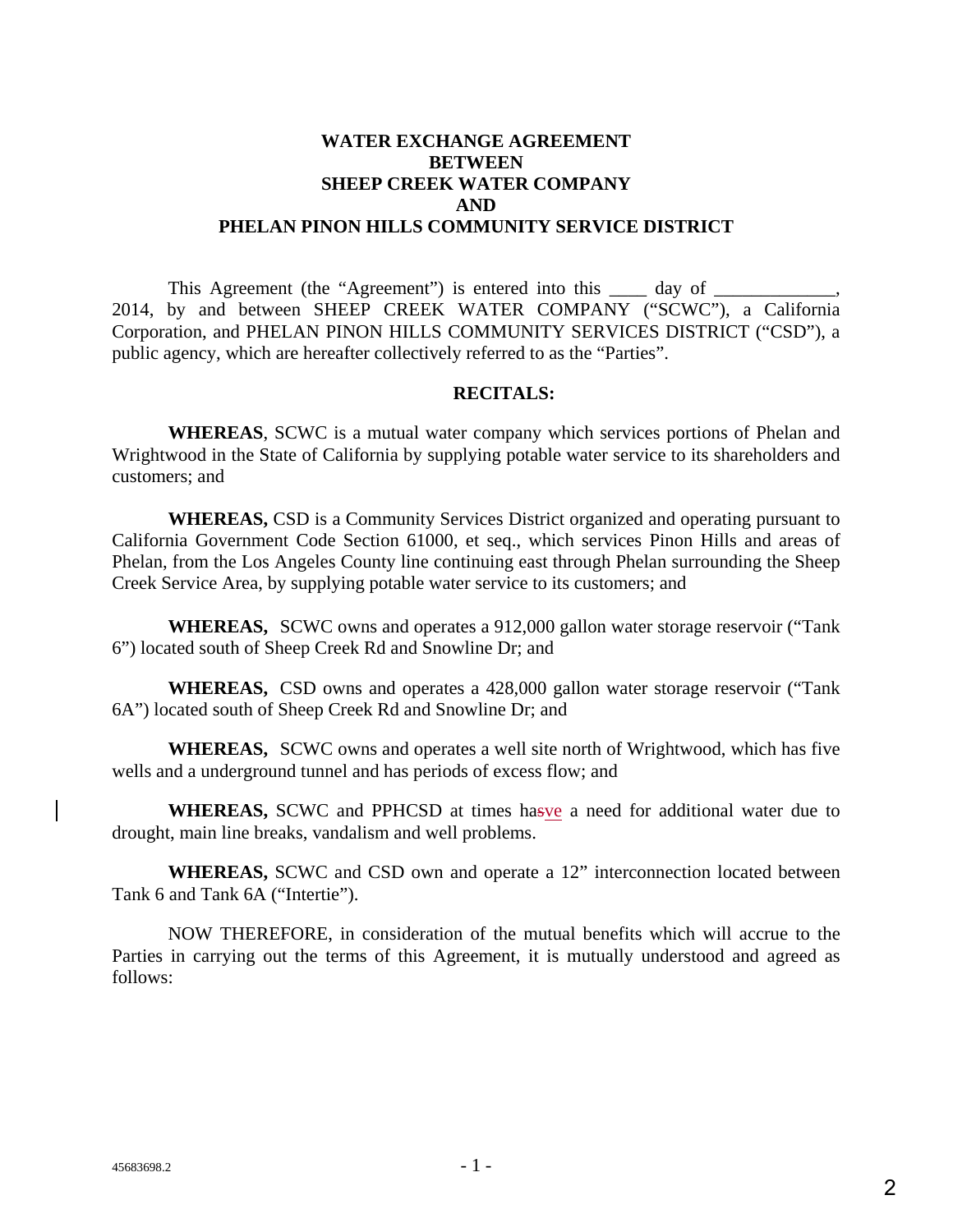# **AGREEMENT:**

**1. Term.** The term of this Agreement shall commence on the date first written above ("Commencement Date") and, unless otherwise terminated pursuant to the terms and conditions of this Agreement, shall continue for a period of one (1) year. This Agreement shall automatically renew for successive one (1) year periods unless and until one Party provides notice of termination to the other, in writing at least fourteen (14) days in advance of the expiration date of the Agreement.

**2. Amount of Water; Meter; Delivery Point.** Subject to the other terms of this Agreement, each of the Parties agrees to make available to the other Party such supplemental water supplies ("Exchange Water") necessary to assist the receiving Party to serve its customers. However, each Party understands and acknowledges that the other Party's primary responsibility is to serve its own stockholders or customers. Accordingly, each Party shall have the absolute discretion to determine what amount of Exchange Water, if any, to sell to the other Party under this Agreement. The Parties further agree that the precise quantity and pressure of Exchange Water delivered from the selling Party to the purchasing Party may also vary due to climatological, water supply, system availability and other conditions. Exchange Water deliveries shall be metered by the selling Party. Exchange Water shall ordinarily be delivered through the Intertie. Upon mutual concurrence of the Parties, Exchange Water may also be delivered at any other mutually agreeable location.

**3. Request Procedure; Delegation of Authority to Approve Purchases.** If one Party desires to purchase Exchange Water from the other, the purchasing Party shall send a request to the selling Party. The request shall contain the proposed parameters and details of the transaction, including the amount of Exchange Water requested, proposed delivery points and pressures, and the proposed delivery schedule. If the selling Party has or can make Exchange Water available and desires to sell Exchange Water to the purchasing Party, the details of the final transaction shall be negotiated and memorialized in writing by the Parties. For the purposes of this Agreement, the respective General Managers of the Parties are hereby delegated express authority to negotiate and approve purchases.

**4. Payments for Water.** The Parties shall determine the price of the Exchange Water at the time of the transaction. SCWC shall charge no more than its actual cost to supply and deliver Exchange Water. During the course of any transaction, at the end of each month, the selling Party shall read the appropriate meter(s) and record the quantity of Exchange Water that was actually delivered from the selling Party to the purchasing Party during the preceding month. The selling Party shall deliver a copy of such record and/or an invoice to the purchasing Party reflecting the amount of Exchange Water that the selling Party delivered to the purchasing Party reflecting the amount of Exchange Water delivered and the price therefor. The purchasing Party shall pay the selling Party for all Exchange Water that the selling Party delivered to the purchasing Party on or before the thirtieth  $(30<sup>th</sup>)$  calendar day after the purchasing Party receives the monthly invoice for such Exchange Water from the selling Party. The purchasing Party shall have the option to replace water used, at NO COST, at a later agreed upon date. Time of replacement water shall be agreed upon by the General Manager of both PartiesUpon terms and conditions mutually acceptable to the General Managers of both Parties, the purchasing Party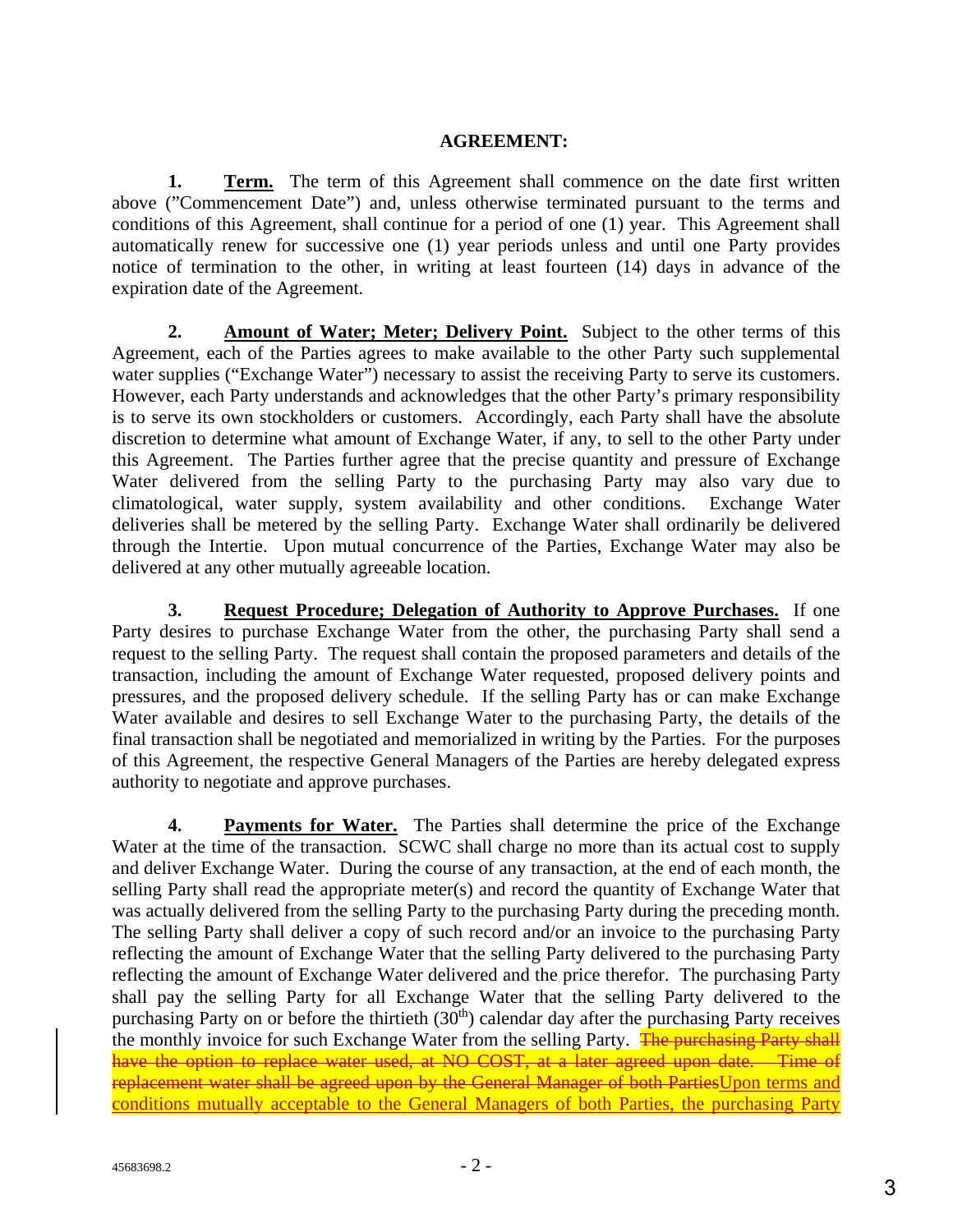may satisfy all or any portion of its Exchange Water payment obligation by direct delivery of an agreed-upon volume of replacement water to the selling Party.

**5. Water Quality.** All Exchange Water and replacement water supplied pursuant to this Agreement shall be of good and sufficient quality, and shall comply with any and all applicable standards and laws. Water sold for potable/public drinking water uses shall conform to all applicable local, state and federal drinking water laws and standards.

**6. Interruption of Water Supply.** The Parties acknowledge and agree that from time to time during the term of the Agreement it may be necessary for the selling Party to interrupt the flow of Exchange Water to the purchasing Party. The selling Party retains the right, in its reasonable discretion, to interrupt the flow of Exchange Water at any time for any reason; provided, however, that the selling Party shall exercise best efforts to minimize, to the extent possible, the frequency and duration of any such interruption. The selling Party will also exercise its best efforts to notify the purchasing Party at least 24 hours in advance of any substantial reduction or cessation of Exchange Water supply deliveries to the purchasing Party.

**7. Insurance.** Each Party shall procure and maintain, for the duration of this Agreement, insurance or self-insurance against claims for injuries to persons or damages to property that may arise from or in connection with the Agreement. Each Party shall obtain and furnish to the other Party proof of coverage of each Party's standard insurance coverage for water production, storage, and delivery. The insurance coverage provided by each Party shall be approved by the other Party and shall not be non-renewed, canceled, or materially changed without first giving thirty (30) days advance written notice to the other Party.

**8.** Termination. Either Party may unilaterally terminate this Agreement, for any or no reason, upon the expiration of thirty (30) days after written notice of termination is provided to the other Party.

**9. No Assignment.** Neither Party may assign its rights under this Agreement without the express, written consent of the other Party.

**10. Indemnification.** SCWC and CSD shall each defend, indemnify and hold the other Party and its officials, officers, employees, consultants, subcontractors, volunteers and agents free of harmless from any and all claims, demands, causes of action, costs, expenses, liability, loss, damage or injury, in law or equity, to property or persons, including wrongful death, to the extent arising out or incident to any negligent acts, omissions or willful misconduct of the indemnifying party or its officials, officers, employees, consultants, subcontractors, volunteers and agents arising out of or in connection with the performance of this Agreement (including but not limited to the negligent or willful failure to provide emergency water of sufficient quality to meet all applicable federal, state and local laws related to water quality), including without limitation, the payment of all consequential damages and attorney fees and other related costs and expenses.

**11. Entire Agreement.** This Agreement contains the entire agreement between the Parties respecting the subject matter hereof and supersedes all prior understandings and agreements, whether oral or in writing, between the Parties respecting the subject matter of this Agreement.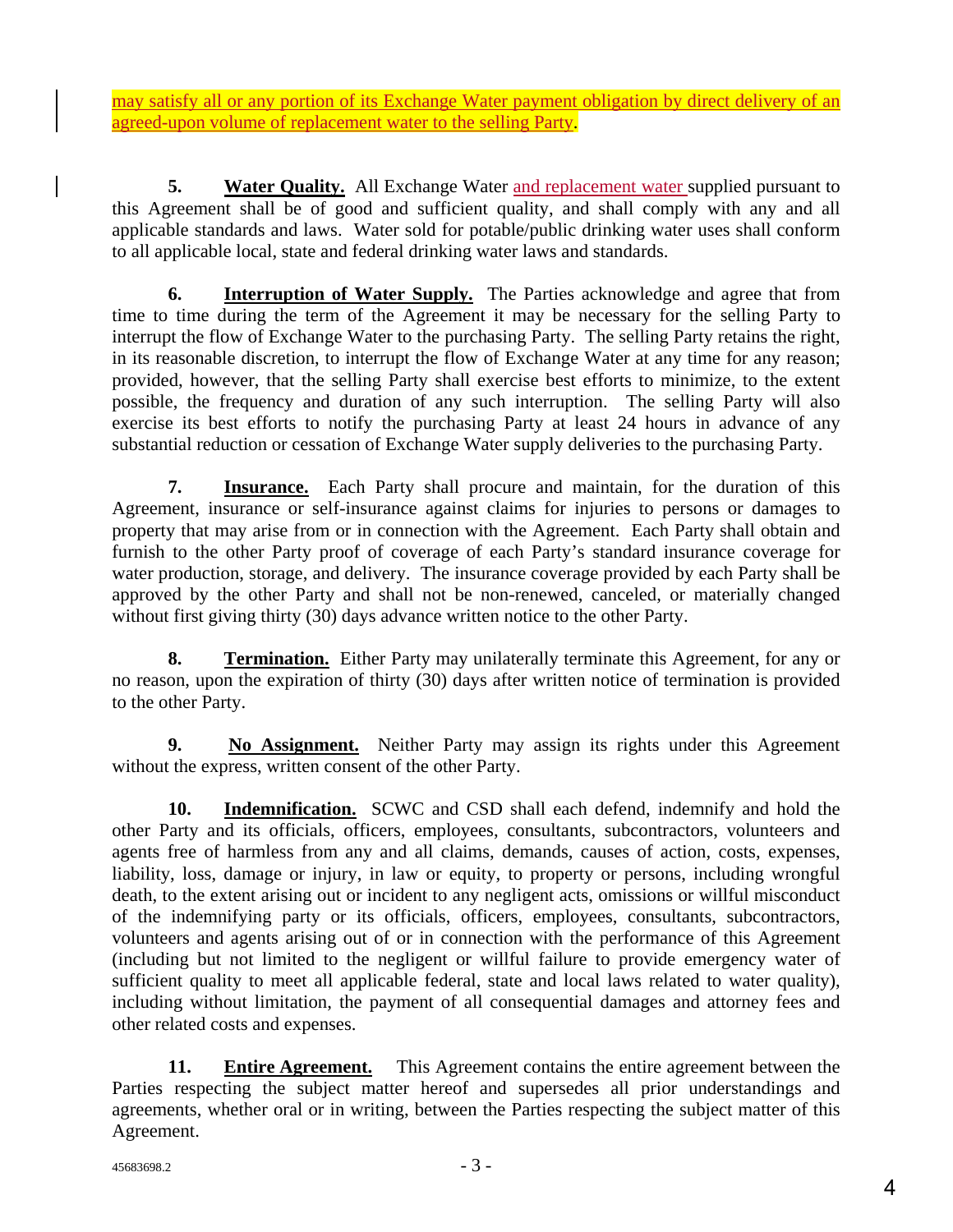12. Severability. If any term, covenant, condition or provision of this Agreement, or the application thereof to any person or circumstance, shall to any extent be held by a court of competent jurisdiction to be invalid, void or unenforceable, the remainder of the terms, covenant, conditions or provisions of this Agreement, or the application thereof any other person or circumstance, shall remain in full force and effect and shall in no way be affected, impaired or invalidated thereby.

**13. Waiver of Covenants, Conditions and Remedies.** The waiver by one Party of the performance of any covenant or condition under this Agreement shall not invalidate this Agreement nor shall it be considered a waiver by it of any other covenant or condition under this Agreement. The waiver by either or both Parties of the time for performing any act under this Agreement shall not constitute a waiver of the time for performing any other act or an identical act required to be performed at a later time.

14. **Amendment.** This Agreement may be amended at any time by the written agreement of the Parties. All amendments and changes of this Agreement, in all or in part, and from time to time, shall be binding upon the Parties despite any lack of legal consideration, so long as the same shall be in any writing and executed by the Parties hereto.

**15. Relationship of Parties.** The Parties agree that their relationship is one of mutual assistance and that nothing contained herein shall render either Party, the agent or legal representative of the other for any purpose whatsoever, nor shall this Agreement be deemed to create any form of business organization between the Parties hereto, nor is either Party granted any right or authority to assume or create any obligation or responsibility on behalf of the other Party, nor shall either Party be in any way liable for any debt of the other.

**16. No Third Party Benefit.** This Agreement is intended to benefit only the Parties hereto and no other person or entity has or shall acquire any rights hereunder.

**17. Further Acts.** Each Party hereby agrees that it shall, upon request of the other, execute and deliver such further documents (in form and substance reasonably acceptable to the Party to be charged) and do such other acts and things as are necessary and appropriate to effectuate the terms and conditions of this Agreement.

**18. Notices.** All notices and demands that either Party is required or desires to give to the other shall be given in writing by United States registered or certified mail, return receipt requested, by personal delivery, by facsimile with confirmation of receipt, by express courier service or by electronic mail to the street address or facsimile number set forth below for the respective Party or any electronic mail address subsequently given, provided that if any Party gives notice of a change of name or address, notices to that Party shall thereafter be given as set forth in that notice. All notices and demands shall be effective upon receipt or upon refusal to accept delivery.

| SCWC.                 | <b>CSD</b>            |
|-----------------------|-----------------------|
| 4200 Sunnyslope Road  | 4176 Warbler Road     |
| P.O. Box 291820       | P.O. Box 294049       |
| Phelan, CA 92329      | Phelan, CA 92329-4049 |
| Attn: General Manager | Attn: General Manager |